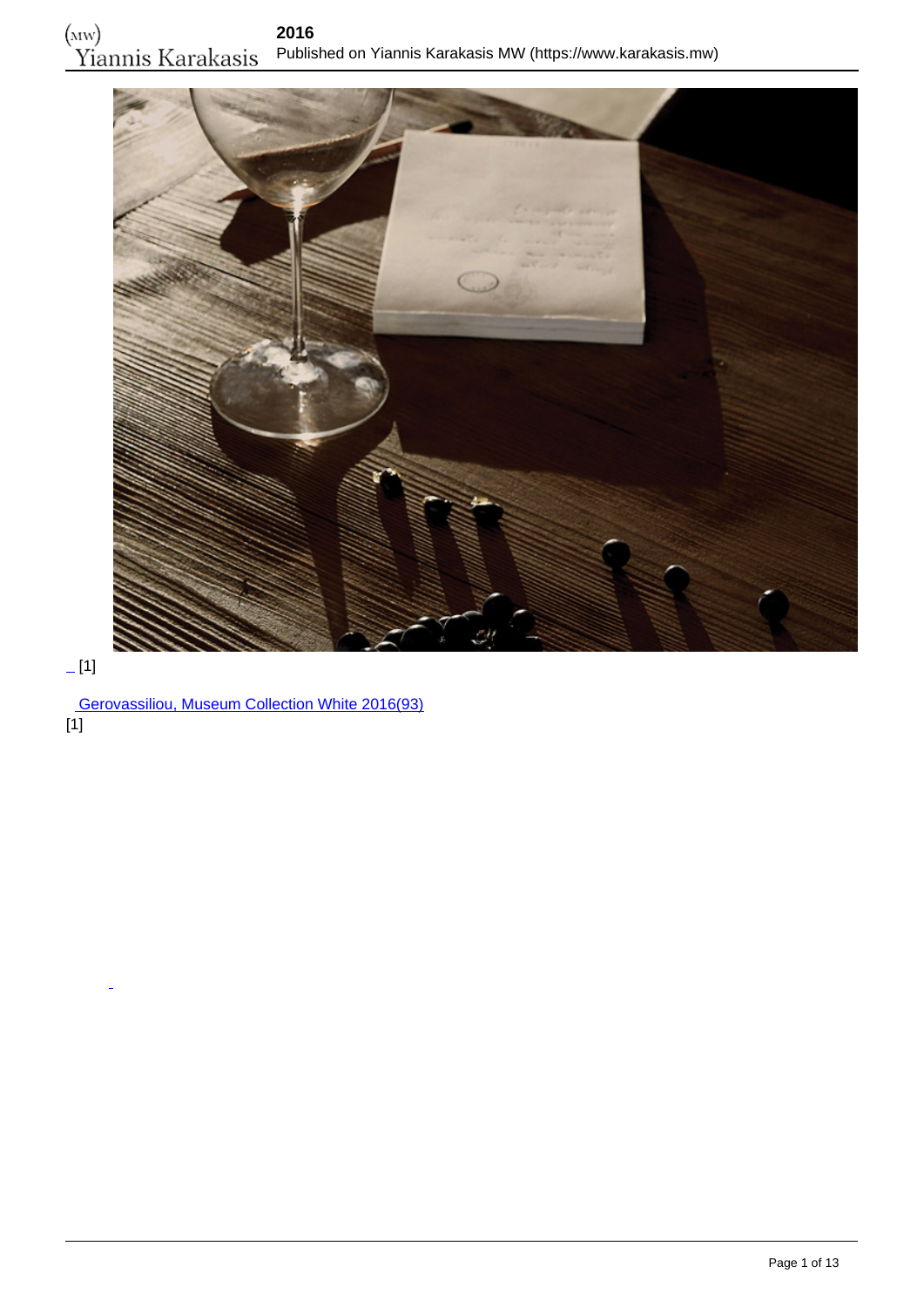

 $-$ [2]

 [Hatzidakis, Aidani 2016\(92\)](https://www.karakasis.mw/hatzidakis-aidani-2016) [2]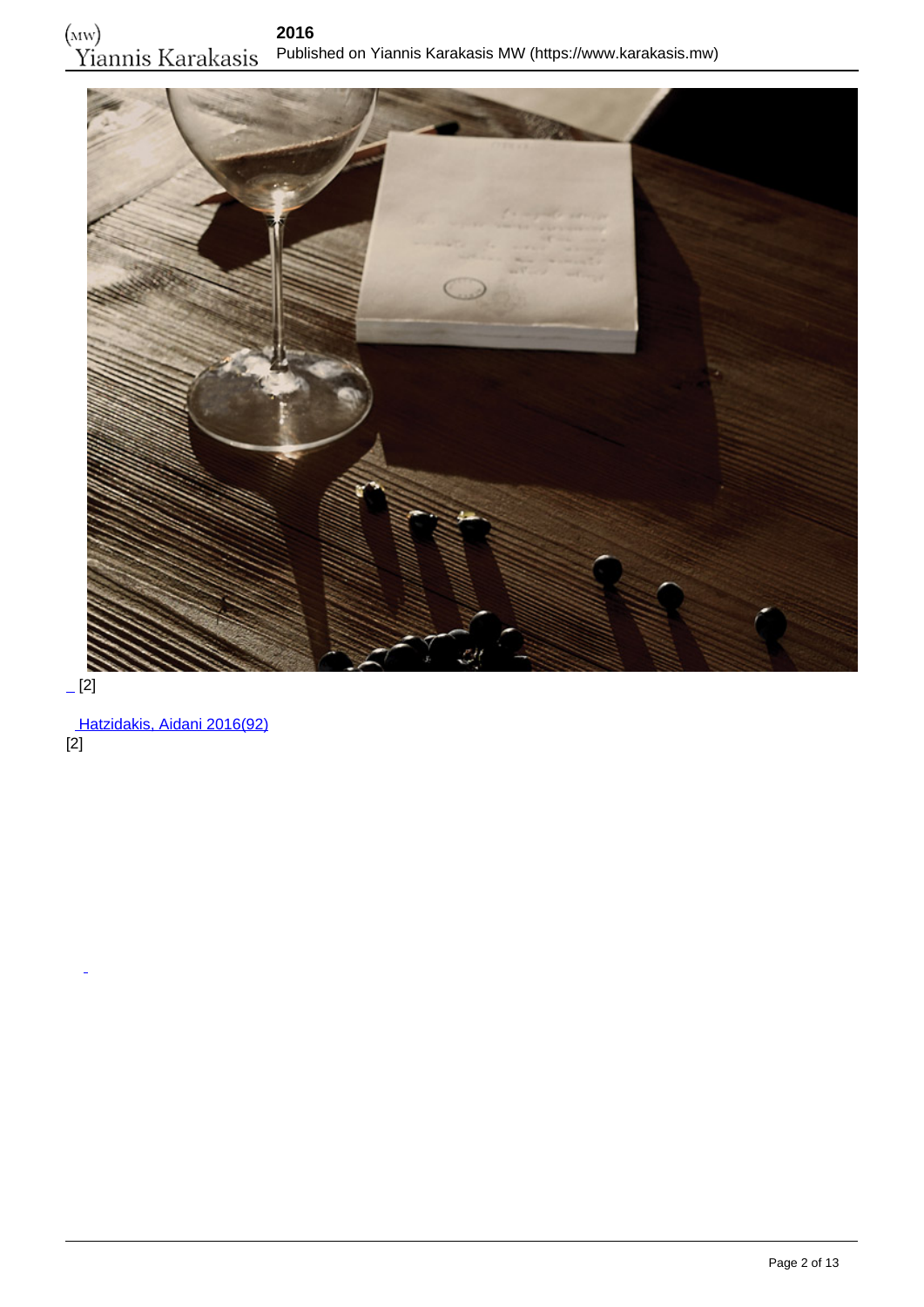

## $-[3]$

 [Wine Art, 'Plano', Assyrtiko 2016\(92\)](https://www.karakasis.mw/wine-art-plano-assyrtiko-2016) [3]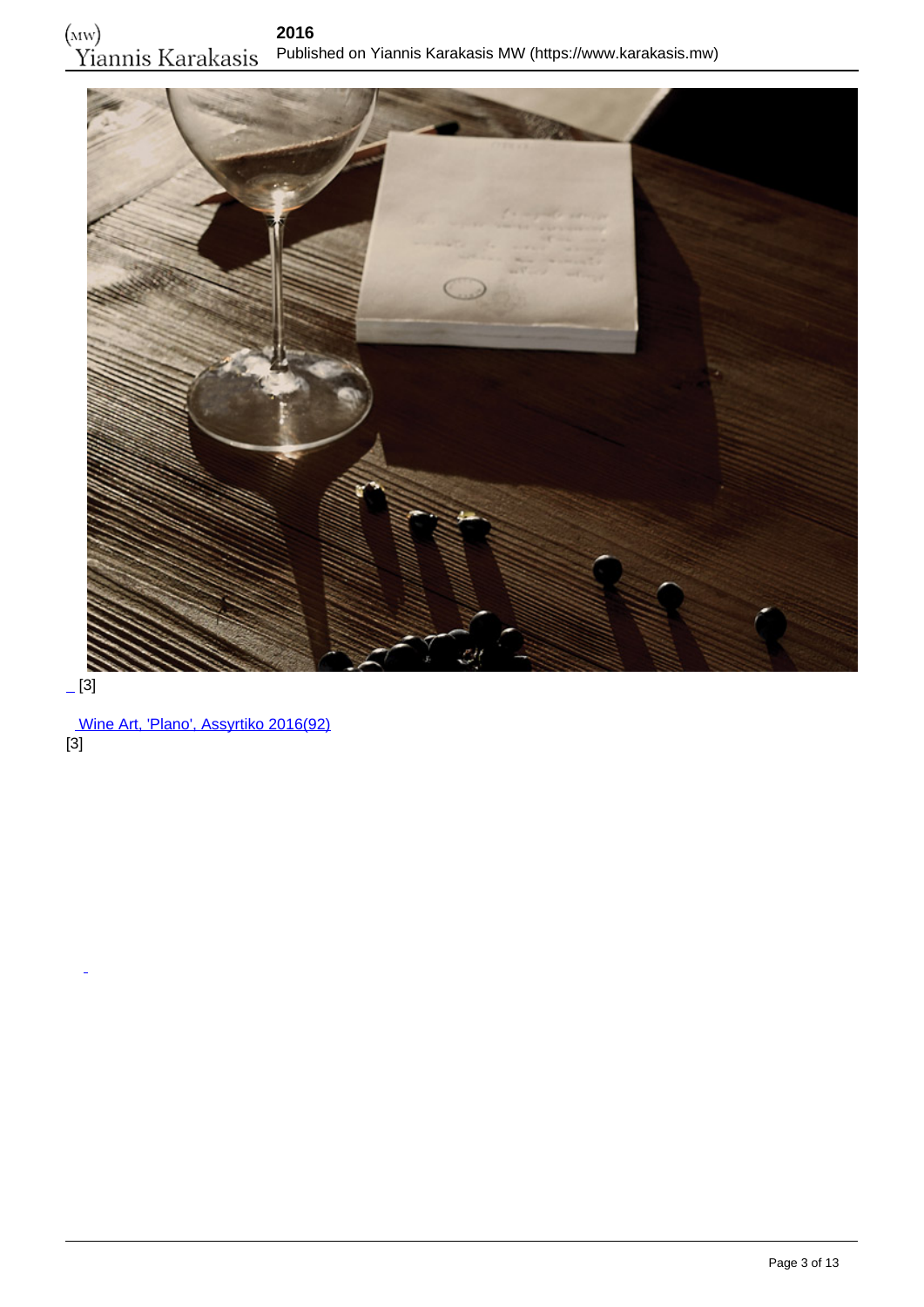

 $[4]$ 

 [Voyiatzis, Xinomavro 2016\(91\)](https://www.karakasis.mw/voyiatzis-xinomavro-2016) [4]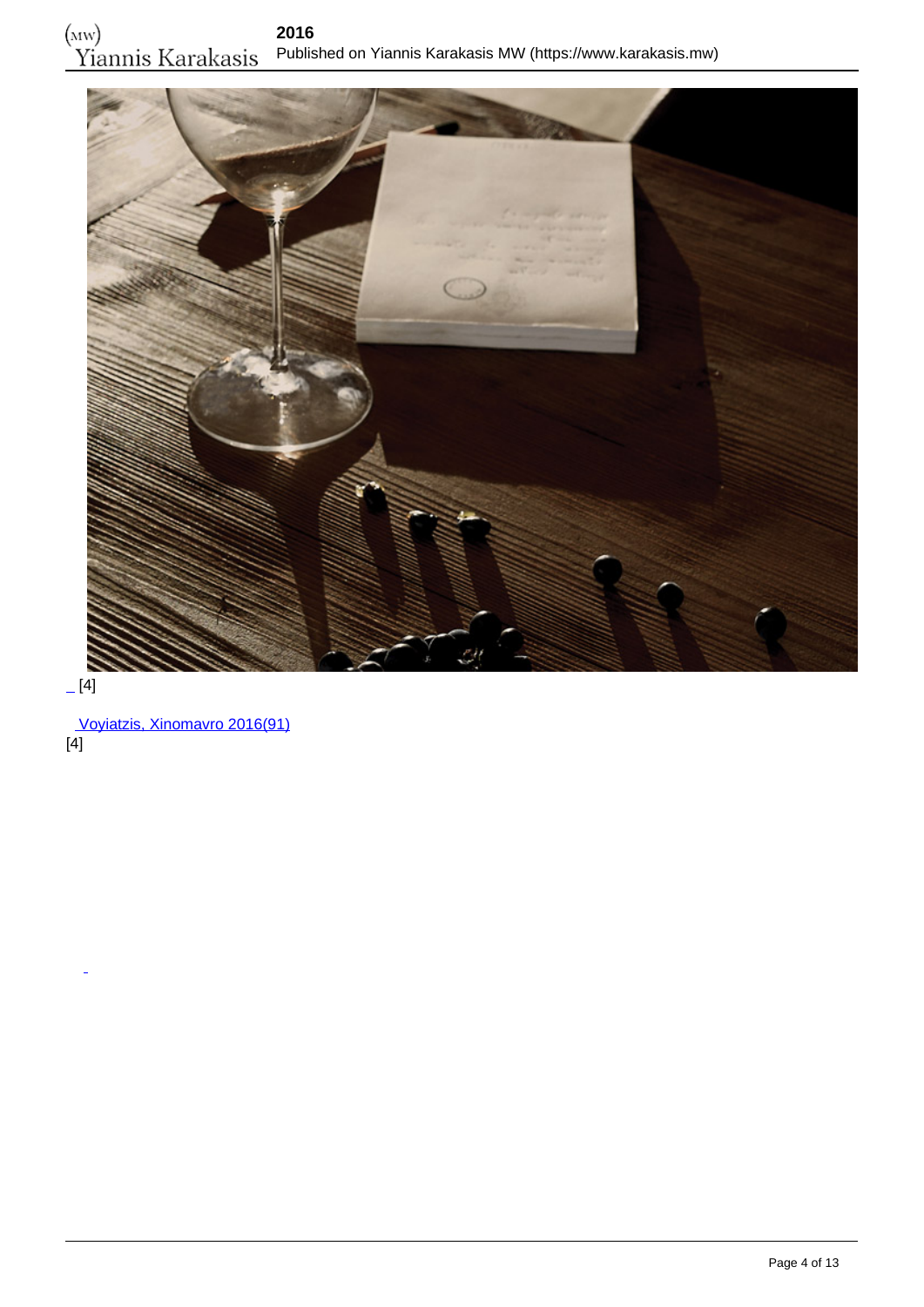

 $-[5]$ 

 [Gerovassiliou, Avaton 2016\(92\)](https://www.karakasis.mw/gerovassiliou-avaton-2016-0) [5]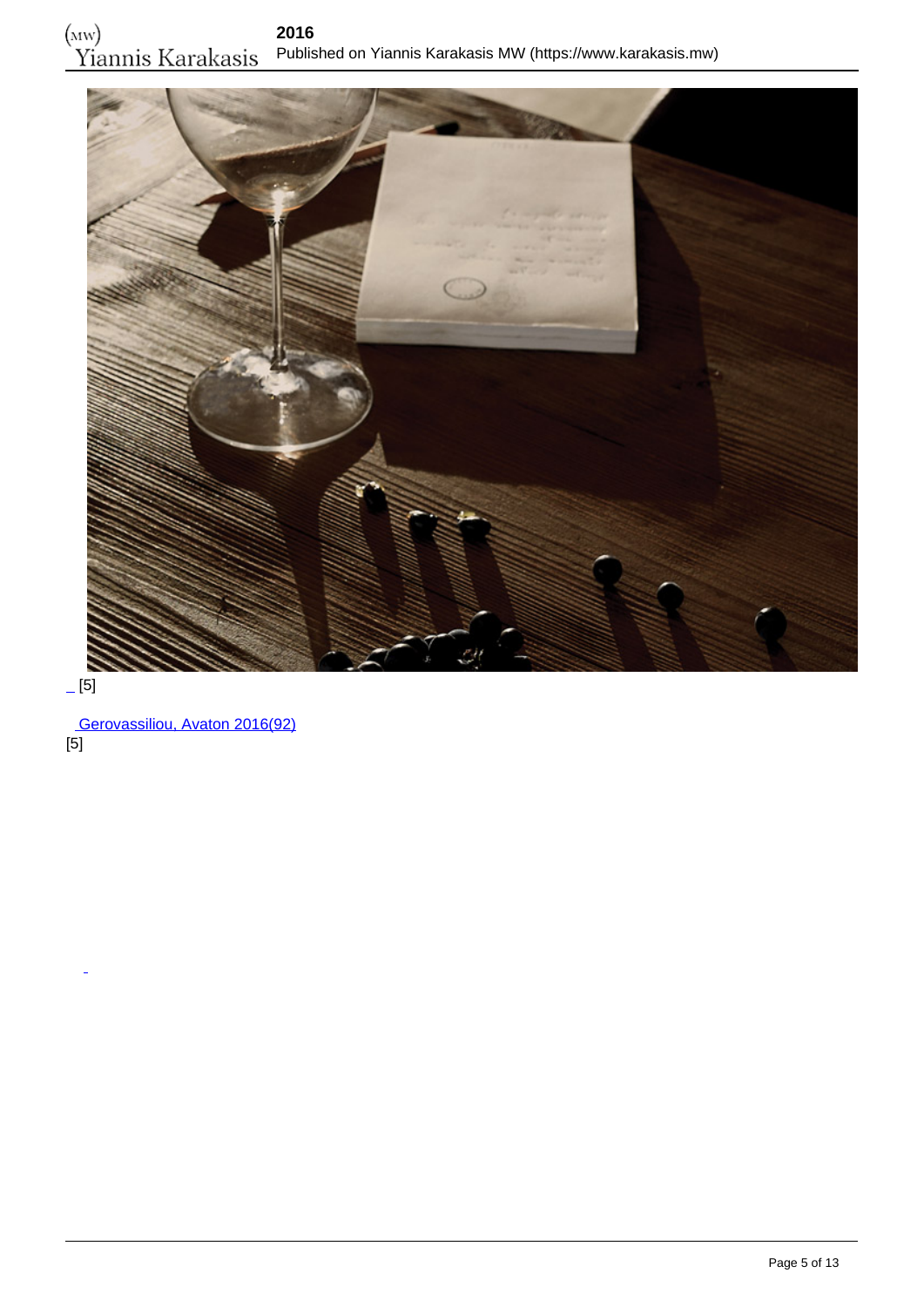

## $-[6]$

 [Thymiopoulos, 'Aftorizo' Naoussa 2016\(94\)](https://www.karakasis.mw/thymiopoulos-aftorizo-naoussa-2016) [6]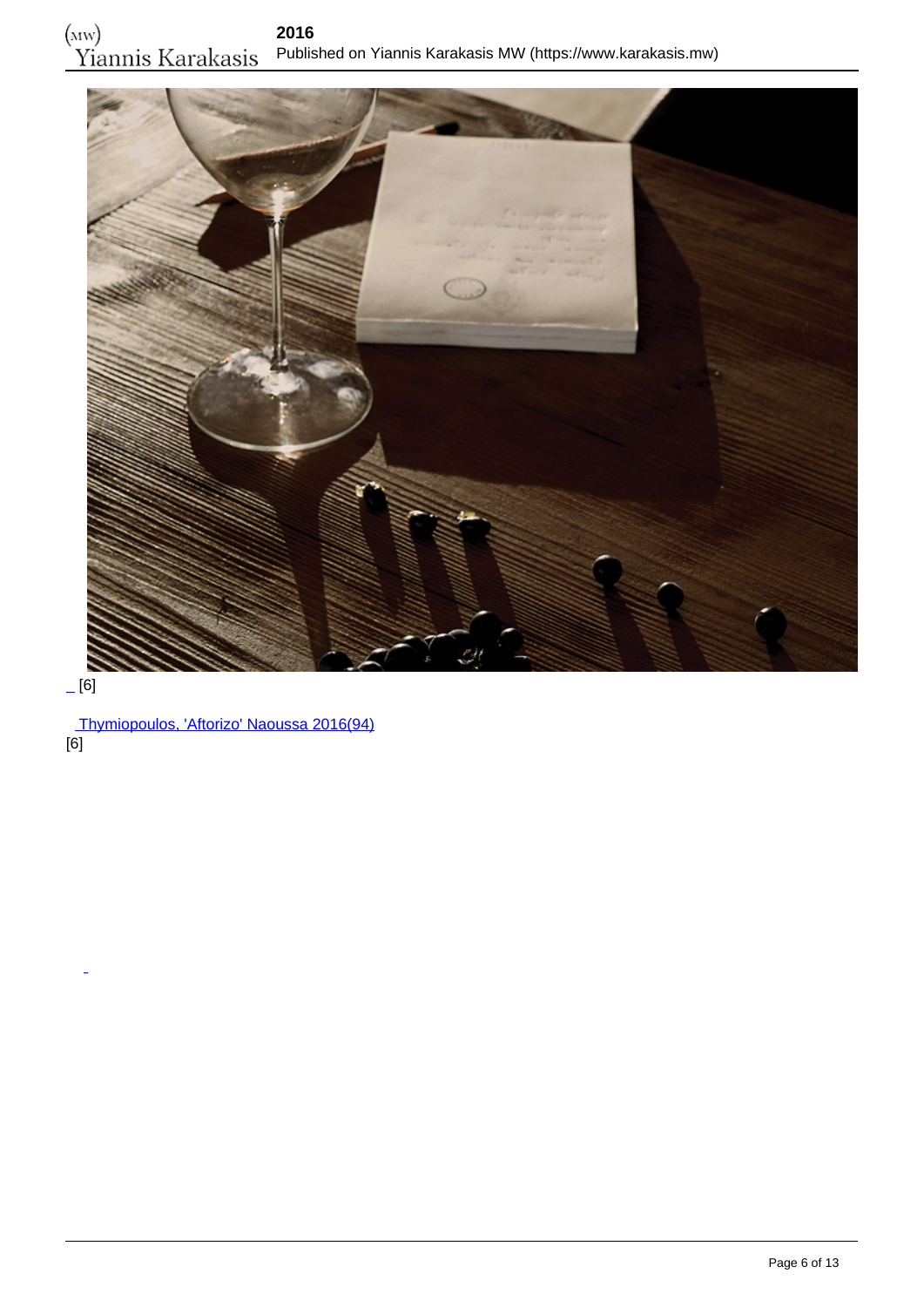

# $-[7]$

 [Avantis Mavrokoudoura 2016\(86+\)](https://www.karakasis.mw/avantis-estate-mavro-koudoura-2016) [7]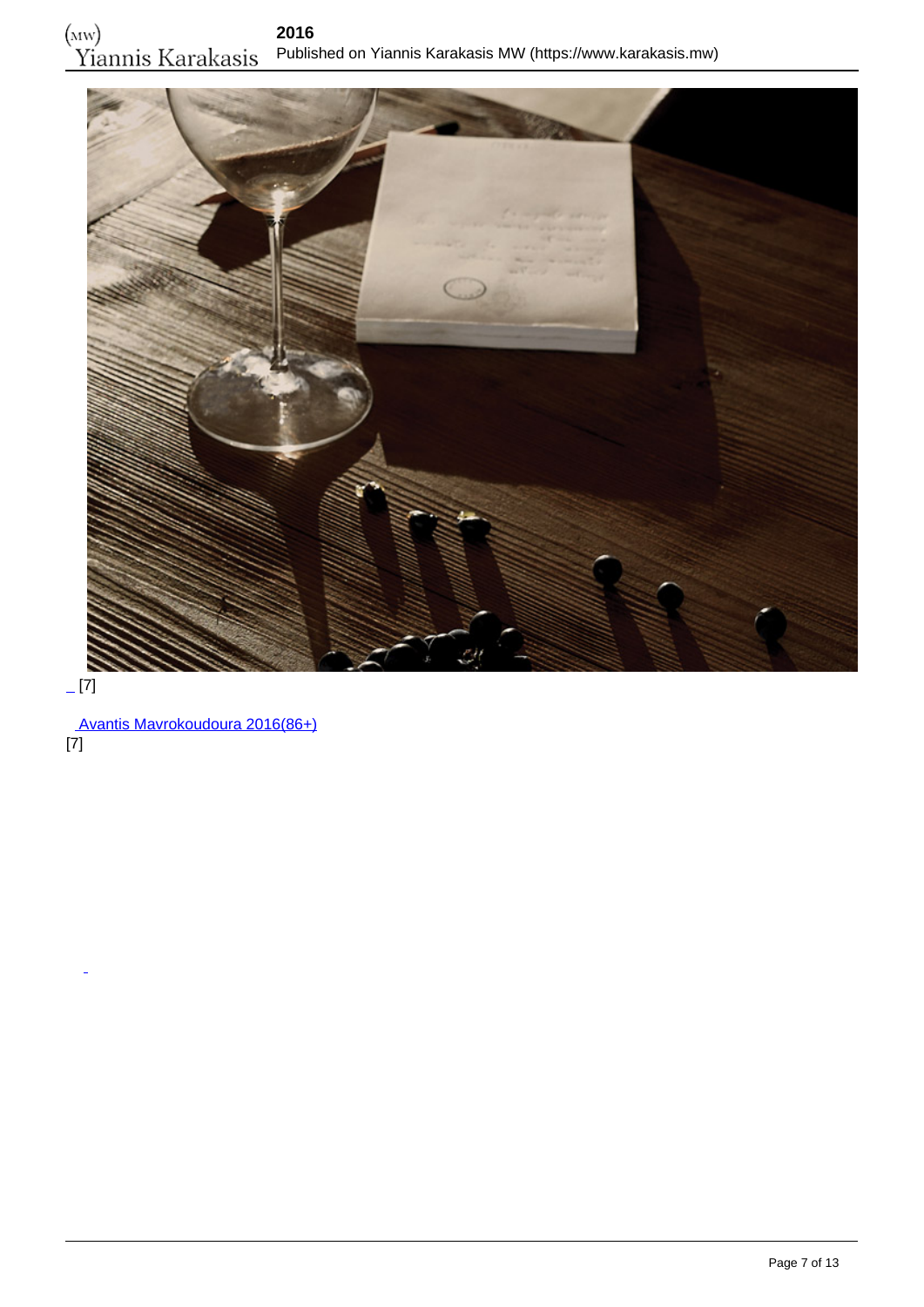

## $-[8]$

 [Gerovassiliou Museum Collection 2016\(91\)](https://www.karakasis.mw/ktima-gerovassiliou-museum-collection-2016) [8]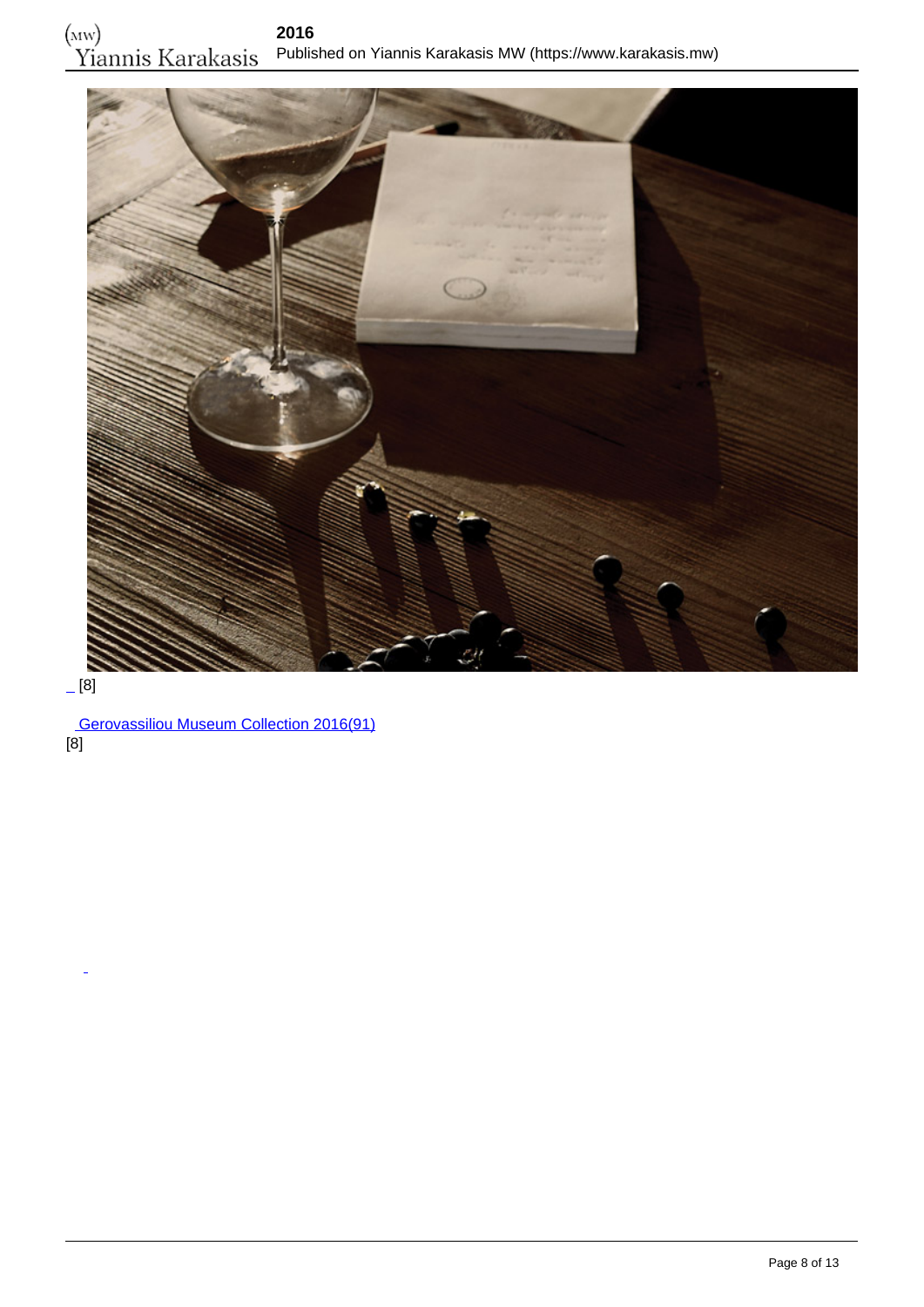

[9]

 [Gerovassiliou Avaton 2016\(90\)](https://www.karakasis.mw/ktima-gerovassiliou-avaton-2016) [9]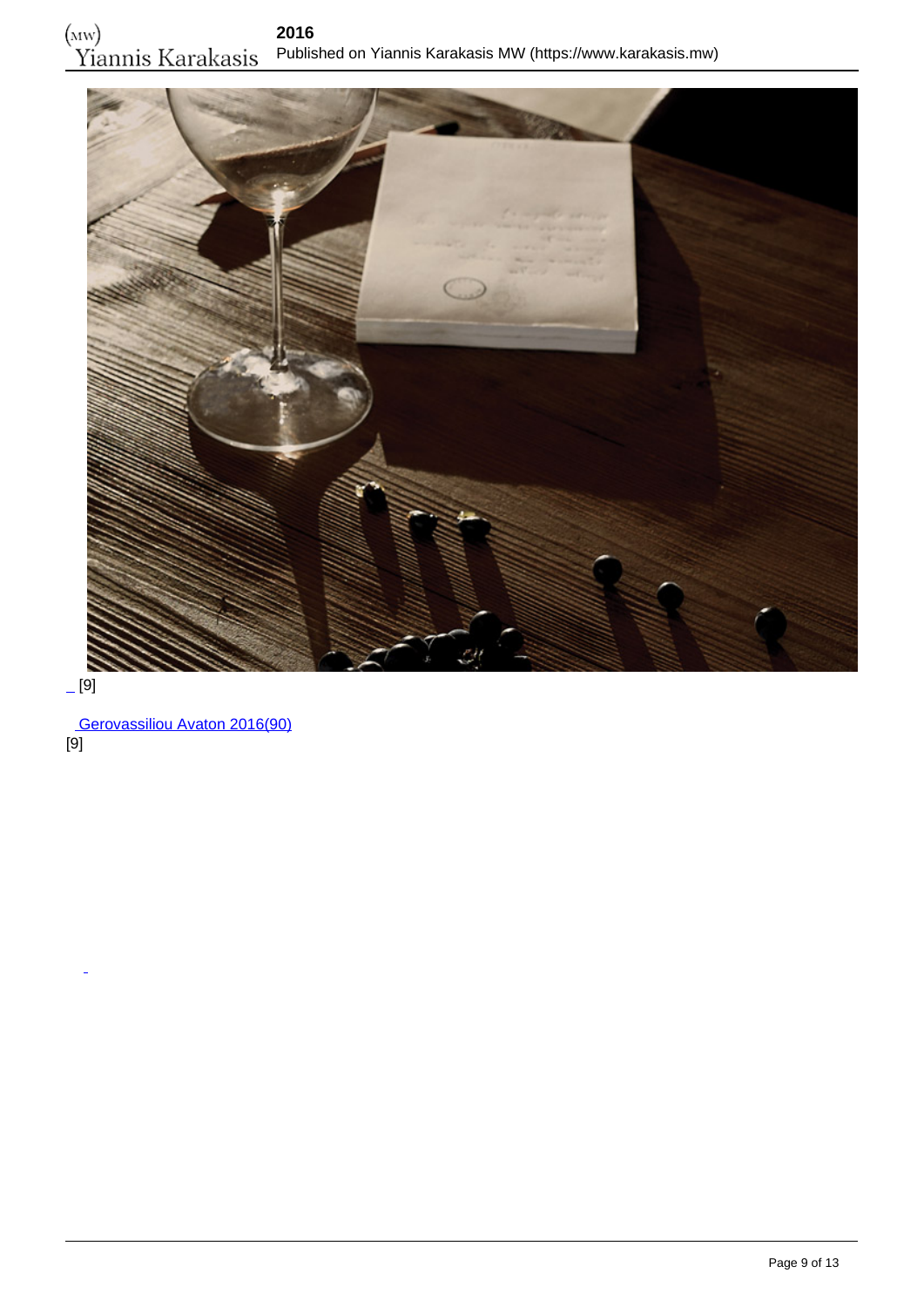

 $[10]$ 

 [Vourvoukeli Limnio 2016\(88\)](https://www.karakasis.mw/vourvoukeli-limnio-2016)  $[10]$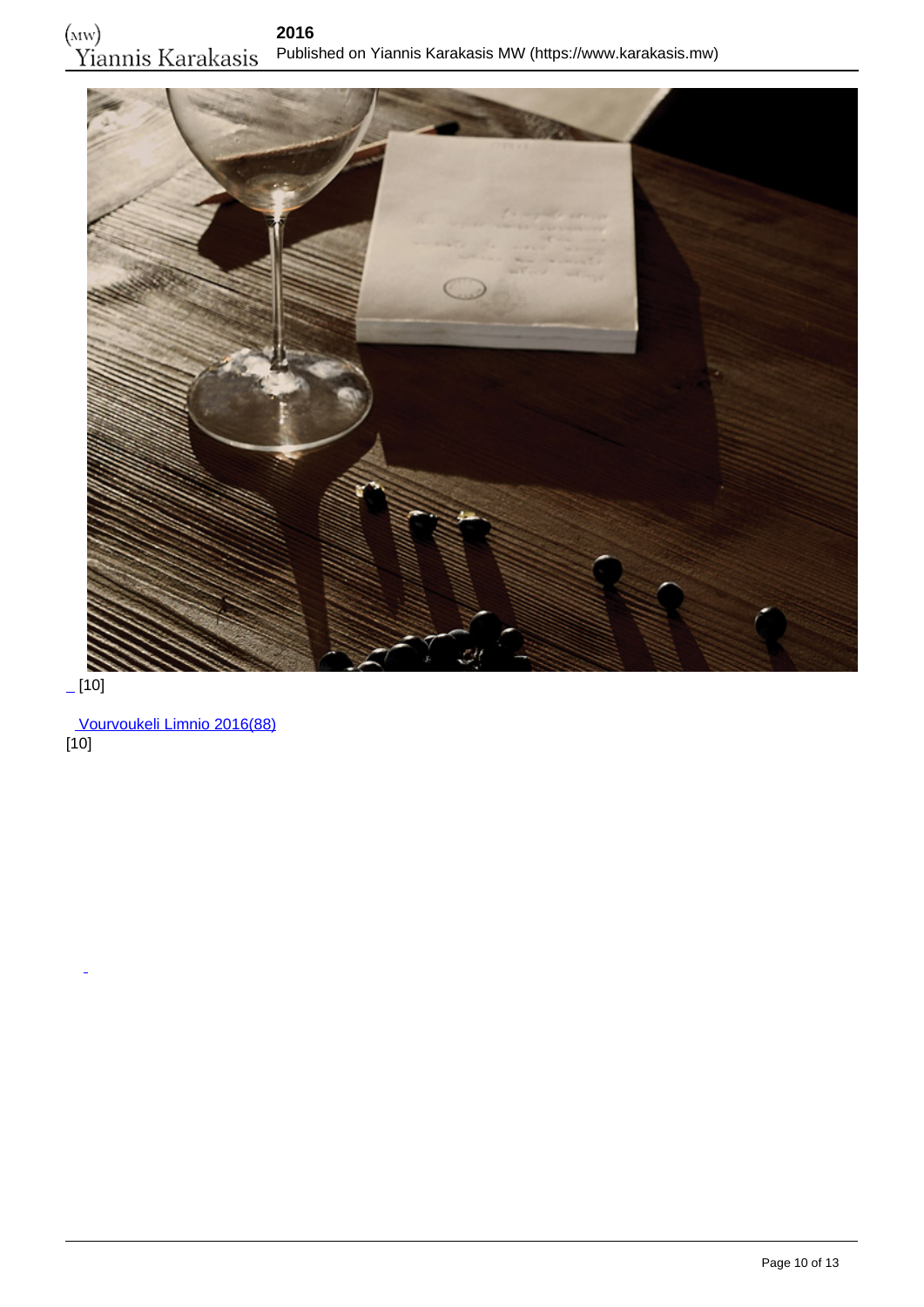

#### $[11]$

 [Moschópolis, 18 Mavrotragano Syrah 2016\(90\)](https://www.karakasis.mw/moschopolis-18-mavrotragano-syrah-2016)  $[11]$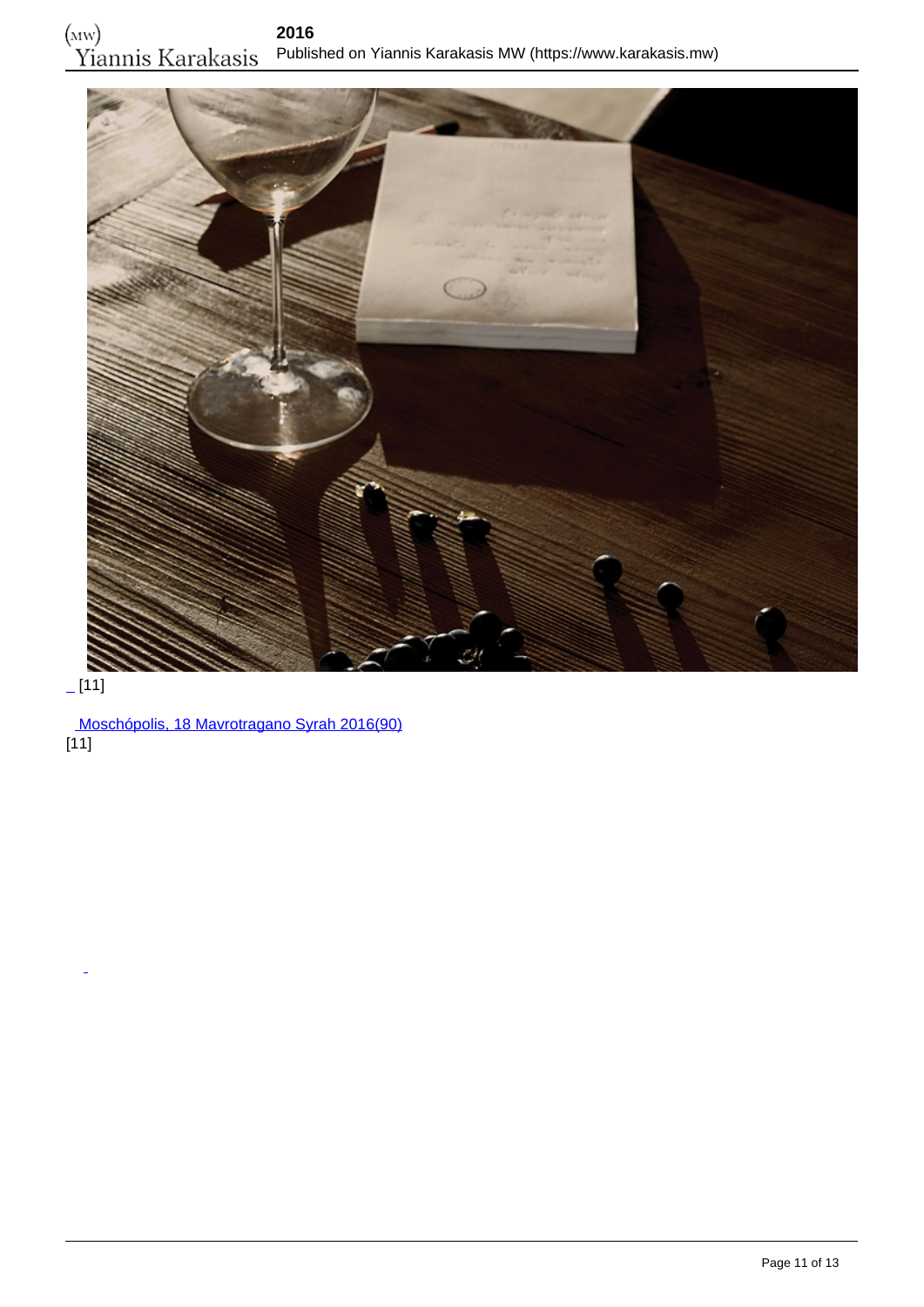

 $[12]$ 

 [Ieropoulos Daimon 2016\(91+\)](https://www.karakasis.mw/ieropoulos-daimon-2016-0) [12]

#### **Pages**

- $1$
- $2$  [13]
- $\bullet$  [3](https://www.karakasis.mw/2016?page=2) [14]
- $4 [15]$  $4 [15]$
- $\bullet$  [5](https://www.karakasis.mw/2016?page=4) [16]
- $6$  [17]
- $Z$  [18]  $\bullet$  [8](https://www.karakasis.mw/2016?page=7) [19]
- $\bullet$  [9](https://www.karakasis.mw/2016?page=8) [20]
- $\bullet$  ...
- <u>[next](https://www.karakasis.mw/2016?page=1)</u> [13]
- [last »](https://www.karakasis.mw/2016?page=14)[21]

#### **Links**

- [1] https://www.karakasis.mw/gerovassiliou-museum-collection-white-2016
- [2] https://www.karakasis.mw/hatzidakis-aidani-2016
- [3] https://www.karakasis.mw/wine-art-plano-assyrtiko-2016
- [4] https://www.karakasis.mw/voyiatzis-xinomavro-2016